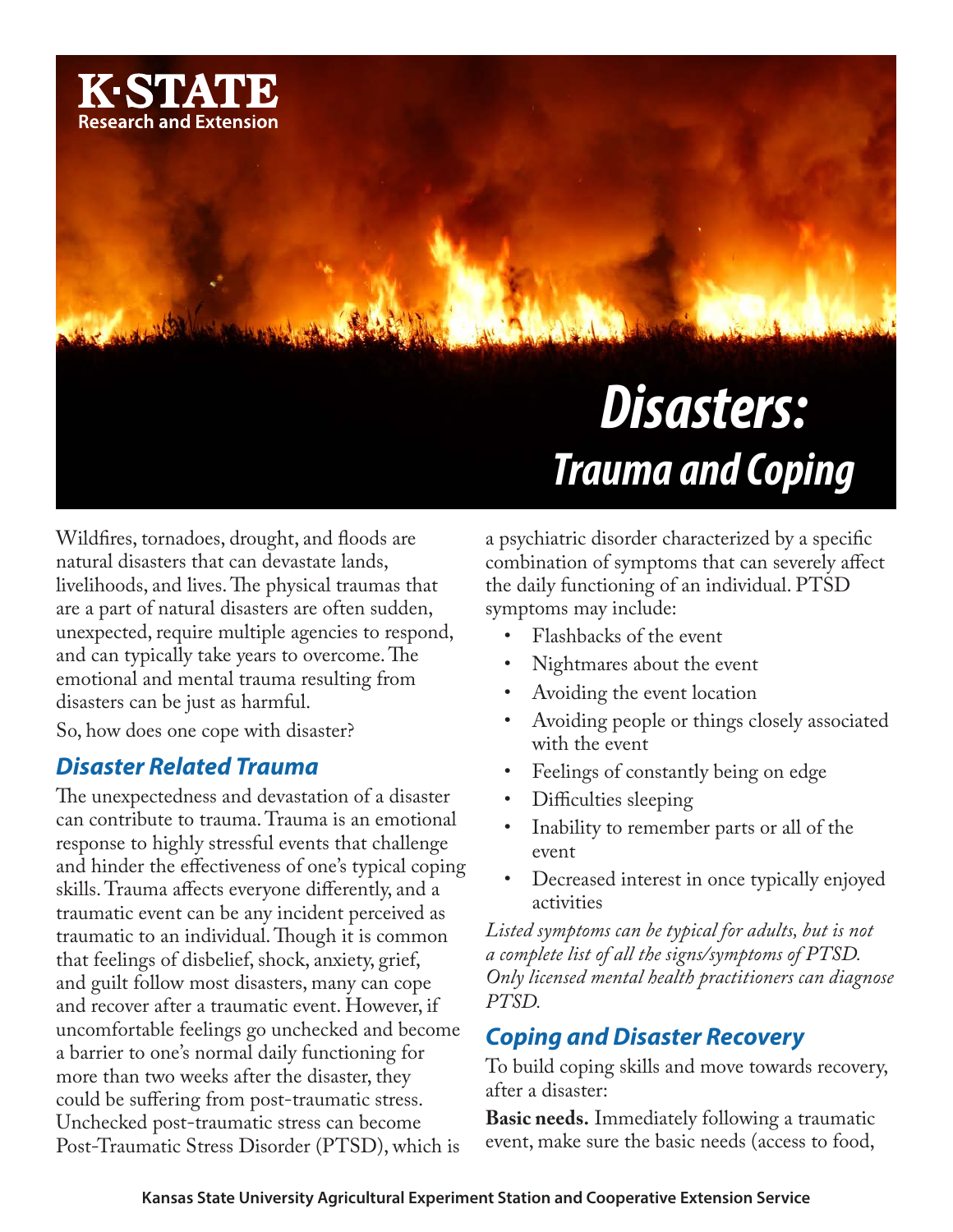clean water, and safe shelter) of you and your family are met.

**Talk about it.** Talking about what happened, your thoughts and feelings (fear, anger, joy, and sadness) can help you move forward from the event to thinking about your next steps.

**Take time to grieve.** Disasters can cause damage. It is important to reflect on what has been lost, so you can begin to heal and make plans for the future.

**Spend time with loved ones.** Being close to family, friends, pets, and other loved ones after a disaster can help relieve stress.

**Positive thinking (within reason).** Try to focus on positives after the disaster. Notice at least one positive thing, thought, or action each day. It is difficult to be optimistic following a disaster; however, even the smallest positive thought can build hope during difficult times.

**Limit exposure to the event.** Immediately following the disaster, it may be helpful to avoid news, social media, or other platforms that may discuss the event. Continued exposure to media coverage may cause negative feelings to reemerge.

**Help others.** Consider participating in community restoration efforts or other positive actions. Taking the time to help others, who may also be struggling, can help distract you from your own sadness.

**Seek professional help.** Trauma may lead to emotions, feelings, thoughts, and behaviors that can be overwhelming or even dangerous. Reach out to local mental health professionals, trusted professionals, and reputable agencies for assistance now and into the future as memories of the disaster may resurface at unexpected times.

Remember, trauma can be linked to disasters, so it is not unusual for the anniversary of a disaster, news highlights, or certain times of the year to be difficult times for those who survived or experienced a disaster.

# *Children and Natural Disasters*

Children who experience disasters may experience trauma differently than adults. It is important to check-in with children after a disaster has



occurred. Have them talk, role-play, or draw about what they are feeling. It can help them make sense of the disaster on a level that they can understand. Inviting (not forcing) children to express their thoughts and feelings about the disaster will help you understand how they are coping and how it is best to help them. Like adults, children can develop PTSD after a traumatic event. Young children may exhibit some loss of already mastered skills such as talking, start bed-wetting, loss of self-control, or increase acting out. Be alert to these signs and symptoms in children after a disaster.

Adults who are busy with their own recovery may not notice the quietness or self-imposed isolation of their child or the attempts that children make to cope or offer support to their parents. Be alert to older children who may take on parenting roles, which can keep them away from their own friendships and support circles. It is important that children of all ages return to their normal routines and activities when safety has been ensured. Contact a mental health professional, school counselor, or trusted medical professional in your area on behalf of the child if you observe concerning behaviors or emotions for more than two weeks.

# **Conclusion**

By their very nature, disasters are devastating to individuals, families, and communities. After a disaster, it is important to take care of yourself, recover in your own time, and build resilience with healthy coping skills. There are resources that will help you rebuild and recover.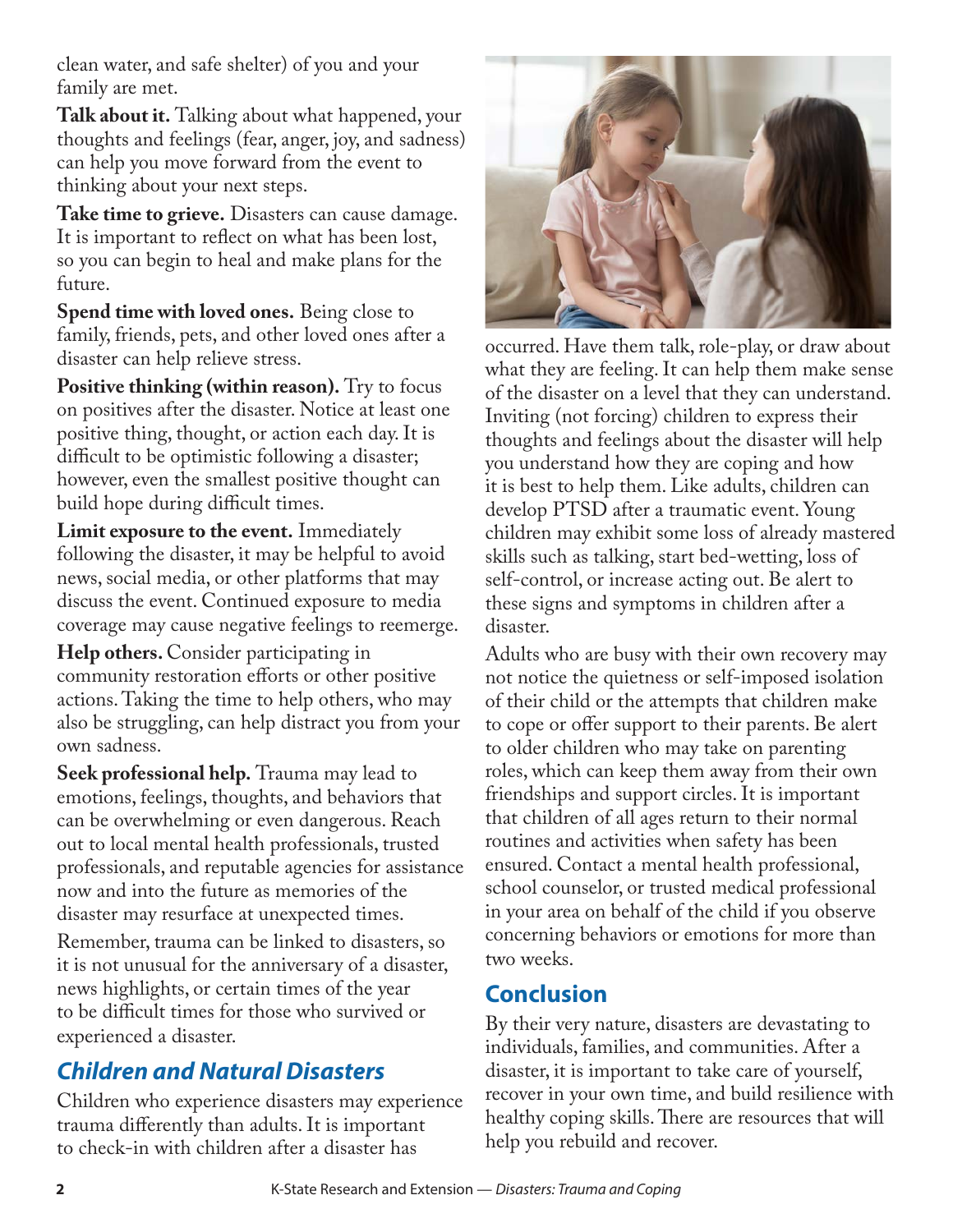## *Resources*

#### **Responses to Wildfires:**

Coping Emotionally After a Fire: *[https://surviving-wildfire.extension.org/coping](https://surviving-wildfire.extension.org/coping-emotionally-after-a-wildfire/)[emotionally-after-a-wildfire/](https://surviving-wildfire.extension.org/coping-emotionally-after-a-wildfire/)*

Coping With Emotional Trauma After Fire: *[https://www.frontlinewildfire.com/surviving-the](https://www.frontlinewildfire.com/surviving-the-trauma-wildfires-emotional-toll/)[trauma-wildfires-emotional-toll/](https://www.frontlinewildfire.com/surviving-the-trauma-wildfires-emotional-toll/)*

#### **Trauma:**

Post-Traumatic Stress Disorder: *[https://www.](https://www.nimh.nih.gov/health/topics/post-traumatic-stress-disorder-ptsd) [nimh.nih.gov/health/topics/post-traumatic-stress](https://www.nimh.nih.gov/health/topics/post-traumatic-stress-disorder-ptsd)[disorder-ptsd](https://www.nimh.nih.gov/health/topics/post-traumatic-stress-disorder-ptsd)*

What is Trauma-Informed Care? *[http://socialwork.](http://socialwork.buffalo.edu/social-research/institutes-centers/institute-on-trauma-and-trauma-informed-care/what-is-trauma-informed-care.html) [buffalo.edu/social-research/institutes-centers/institute](http://socialwork.buffalo.edu/social-research/institutes-centers/institute-on-trauma-and-trauma-informed-care/what-is-trauma-informed-care.html)[on-trauma-and-trauma-informed-care/what-is](http://socialwork.buffalo.edu/social-research/institutes-centers/institute-on-trauma-and-trauma-informed-care/what-is-trauma-informed-care.html)[trauma-informed-care.html](http://socialwork.buffalo.edu/social-research/institutes-centers/institute-on-trauma-and-trauma-informed-care/what-is-trauma-informed-care.html)*

## **Disaster and Children:**

Helping Children After a Wildfire: *[https://www.](https://www.nasponline.org/resources-and-publications/resources-and-podcasts/school-safety-and-crisis/natural-disaster-resources/helping-children-after-a-wildfire-tips-for-parents-and-teachers) [nasponline.org/resources-and-publications/resources](https://www.nasponline.org/resources-and-publications/resources-and-podcasts/school-safety-and-crisis/natural-disaster-resources/helping-children-after-a-wildfire-tips-for-parents-and-teachers)[and-podcasts/school-safety-and-crisis/natural](https://www.nasponline.org/resources-and-publications/resources-and-podcasts/school-safety-and-crisis/natural-disaster-resources/helping-children-after-a-wildfire-tips-for-parents-and-teachers)[disaster-resources/helping-children-after-a-wildfire](https://www.nasponline.org/resources-and-publications/resources-and-podcasts/school-safety-and-crisis/natural-disaster-resources/helping-children-after-a-wildfire-tips-for-parents-and-teachers)[tips-for-parents-and-teachers](https://www.nasponline.org/resources-and-publications/resources-and-podcasts/school-safety-and-crisis/natural-disaster-resources/helping-children-after-a-wildfire-tips-for-parents-and-teachers)*

Disasters: Children's Responses and Helping Them Recover *[https://bookstore.ksre.ksu.edu/pubs/](https://bookstore.ksre.ksu.edu/pubs/MF3196.pdf) [MF3196.pdf](https://bookstore.ksre.ksu.edu/pubs/MF3196.pdf)* 

Disaster Distress Helpline (printable brochure): *[https://www.counseling.org/docs/default](https://www.counseling.org/docs/default-source/library-archives/ddh-brochure.pdf?sfvrsn=fd0d442c_2)[source/library-archives/ddh-brochure.](https://www.counseling.org/docs/default-source/library-archives/ddh-brochure.pdf?sfvrsn=fd0d442c_2) [pdf?sfvrsn=fd0d442c\\_2](https://www.counseling.org/docs/default-source/library-archives/ddh-brochure.pdf?sfvrsn=fd0d442c_2)*

# *Authors:*

McKenzie Zimmermann, M.S., Extension Associate Rachael Clews, M.A., M.S., CFLE, Extension Specialist, Southwest Area Bradley Dirks, Pa-C, M.Ed., Associate Director, Physician Assistant Program Elaine Johannes, Ph.D, Professor and Extension Specialist Elizabeth Kiss, Ph.D, Professor and Extension Specialist

# *Reviewers:*

Sharon Erikson-Fryback, Extension Agent, Gray County

Rebecca McFarland, Extension Director, Frontier **District** 

Monica Walker, M.Ed., Extension Agent, Grant **County**